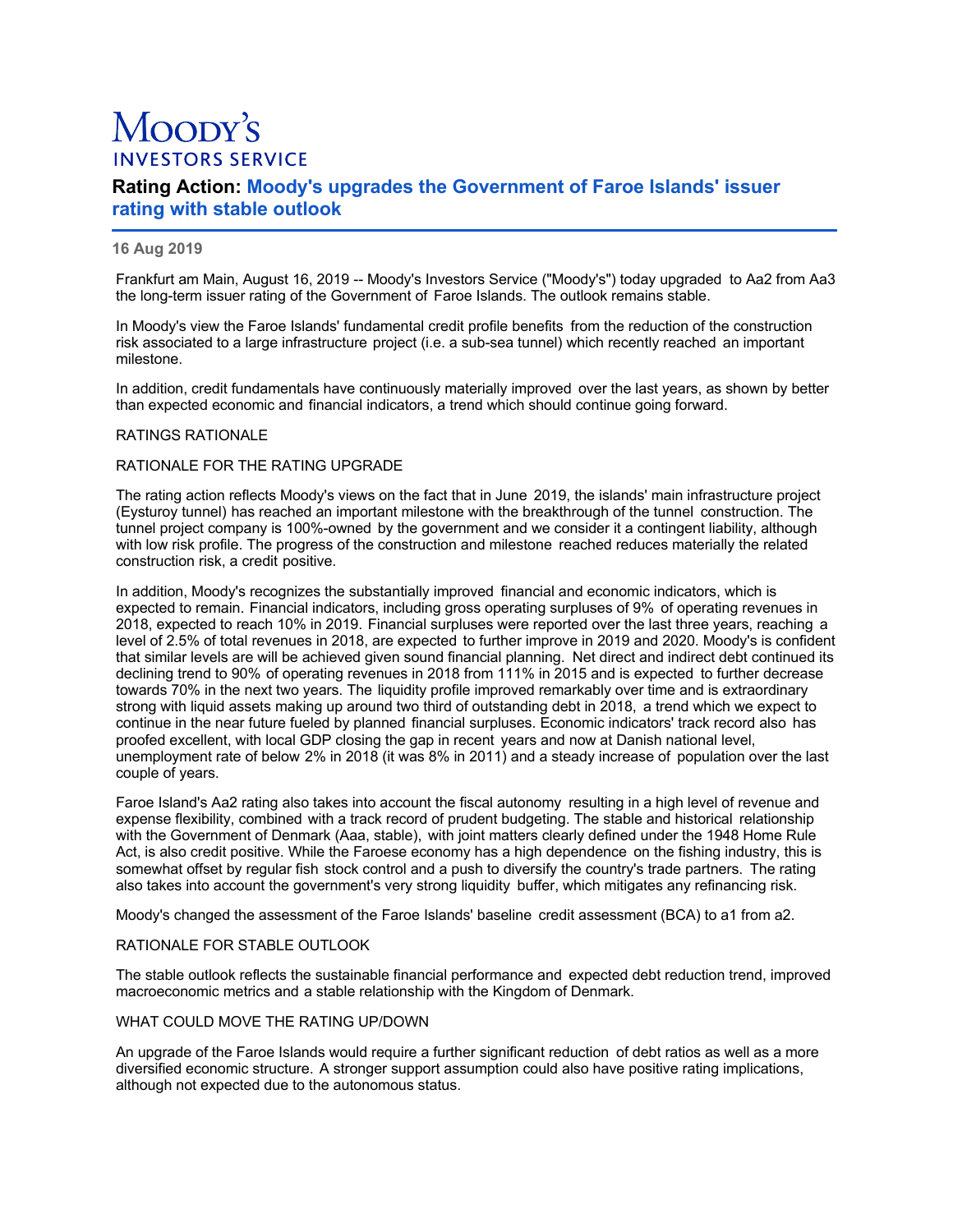One or a combination of the following could have negative rating implications: 1) a weakening of the Faroe Islands' relationship with Denmark; 2) a materially increased debt level or financial deficits over several years; 3) an adverse shock impacting the Faroese fishing industry.

The review of material new information, which was received during a recent meeting with the issuer, required the publication of this credit rating action on a date that deviates from the previously scheduled release date in the sovereign release calendar, published on www.moodys.com.

The specific economic indicators, as required by EU regulation, are not available for Government of Faroe Islands. The following national economic indicators are relevant to the sovereign rating, which was used as an input to this credit rating action.

Sovereign Issuer: Denmark, Government of

GDP per capita (PPP basis, US\$): 52,121 (2018 Actual) (also known as Per Capita Income)

Real GDP growth (% change): 1.4% (2018 Actual) (also known as GDP Growth)

Inflation Rate (CPI, % change Dec/Dec): 0.7% (2018 Actual)

Gen. Gov. Financial Balance/GDP: 0.5% (2018 Actual) (also known as Fiscal Balance)

Current Account Balance/GDP: 6.1% (2018 Actual) (also known as External Balance)

External debt/GDP: [not available]

Level of economic development: Very High level of economic resilience

Default history: No default events (on bonds or loans) have been recorded since 1983.

SUMMARY OF MINUTES FROM RATING COMMITTEE

On 13 August 2019, a rating committee was called to discuss the rating of Faroe Islands, Government of. The main points raised during the discussion were: The issuer's economic fundamentals, including its economic strength, have materially increased. The issuer's fiscal or financial strength, including its debt profile, has materially increased.

The principal methodology used in this rating was Regional and Local Governments published in January 2018. Please see the Rating Methodologies page on www.moodys.com for a copy of this methodology.

The weighting of all rating factors is described in the methodology used in this credit rating action, if applicable.

#### REGULATORY DISCLOSURES

For ratings issued on a program, series, category/class of debt or security this announcement provides certain regulatory disclosures in relation to each rating of a subsequently issued bond or note of the same series, category/class of debt, security or pursuant to a program for which the ratings are derived exclusively from existing ratings in accordance with Moody's rating practices. For ratings issued on a support provider, this announcement provides certain regulatory disclosures in relation to the credit rating action on the support provider and in relation to each particular credit rating action for securities that derive their credit ratings from the support provider's credit rating. For provisional ratings, this announcement provides certain regulatory disclosures in relation to the provisional rating assigned, and in relation to a definitive rating that may be assigned subsequent to the final issuance of the debt, in each case where the transaction structure and terms have not changed prior to the assignment of the definitive rating in a manner that would have affected the rating. For further information please see the ratings tab on the issuer/entity page for the respective issuer on www.moodys.com.

For any affected securities or rated entities receiving direct credit support from the primary entity(ies) of this credit rating action, and whose ratings may change as a result of this credit rating action, the associated regulatory disclosures will be those of the guarantor entity. Exceptions to this approach exist for the following disclosures, if applicable to jurisdiction: Ancillary Services, Disclosure to rated entity, Disclosure from rated entity.

Regulatory disclosures contained in this press release apply to the credit rating and, if applicable, the related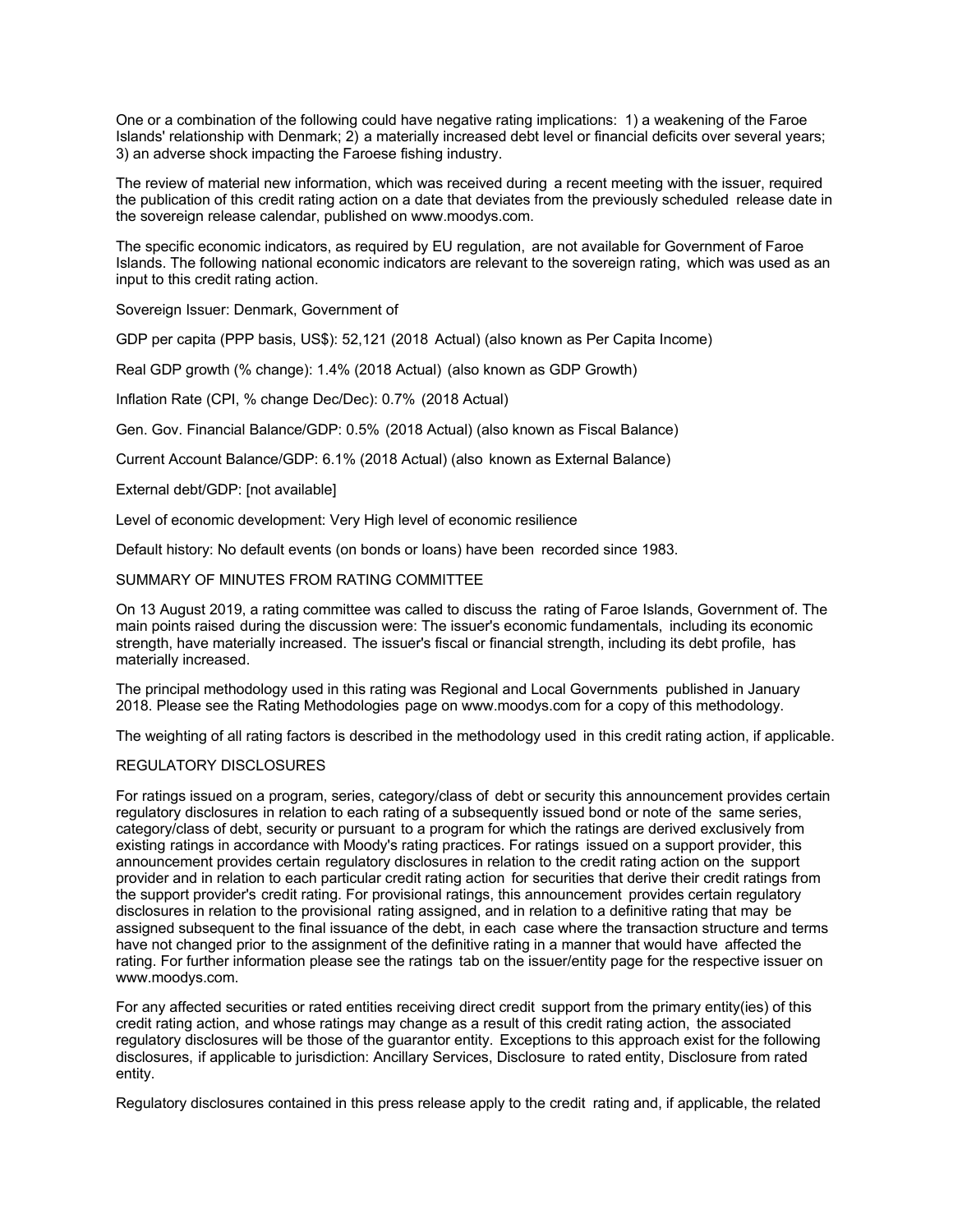rating outlook or rating review.

Please see www.moodys.com for any updates on changes to the lead rating analyst and to the Moody's legal entity that has issued the rating.

Please see the ratings tab on the issuer/entity page on www.moodys.com for additional regulatory disclosures for each credit rating.

Harald Sperlein Vice President - Senior Analyst Sub-Sovereign Group Moody's Deutschland GmbH An der Welle 5 Frankfurt am Main 60322 Germany JOURNALISTS: 44 20 7772 5456 Client Service: 44 20 7772 5454

Mauro Crisafulli Associate Managing Director Sub-Sovereign Group JOURNALISTS: 44 20 7772 5456 Client Service: 44 20 7772 5454

Releasing Office: Moody's Deutschland GmbH An der Welle 5 Frankfurt am Main 60322 Germany JOURNALISTS: 44 20 7772 5456 Client Service: 44 20 7772 5454



© 2019 Moody's Corporation, Moody's Investors Service, Inc., Moody's Analytics, Inc. and/or their licensors and affiliates (collectively, "MOODY'S"). All rights reserved.

**CREDIT RATINGS ISSUED BY MOODY'S INVESTORS SERVICE, INC. AND ITS RATINGS AFFILIATES ("MIS") ARE MOODY'S CURRENT OPINIONS OF THE RELATIVE FUTURE CREDIT RISK OF ENTITIES, CREDIT COMMITMENTS, OR DEBT OR DEBT-LIKE SECURITIES, AND MOODY'S PUBLICATIONS MAY INCLUDE MOODY'S CURRENT OPINIONS OF THE RELATIVE FUTURE CREDIT RISK OF ENTITIES, CREDIT COMMITMENTS, OR DEBT OR DEBT-LIKE SECURITIES. MOODY'S DEFINES CREDIT RISK AS THE RISK THAT AN ENTITY MAY NOT MEET ITS CONTRACTUAL FINANCIAL OBLIGATIONS AS THEY COME DUE AND ANY ESTIMATED FINANCIAL LOSS IN THE EVENT OF DEFAULT OR IMPAIRMENT. SEE MOODY'S RATING SYMBOLS AND DEFINITIONS PUBLICATION FOR INFORMATION ON THE TYPES OF CONTRACTUAL FINANCIAL OBLIGATIONS ADDRESSED BY MOODY'S RATINGS. CREDIT RATINGS DO NOT ADDRESS ANY OTHER RISK, INCLUDING BUT NOT LIMITED TO: LIQUIDITY RISK, MARKET VALUE RISK, OR PRICE VOLATILITY. CREDIT RATINGS AND MOODY'S OPINIONS INCLUDED IN MOODY'S PUBLICATIONS ARE NOT STATEMENTS OF CURRENT OR HISTORICAL FACT. MOODY'S PUBLICATIONS MAY ALSO INCLUDE QUANTITATIVE MODEL-BASED ESTIMATES OF CREDIT RISK AND RELATED OPINIONS OR COMMENTARY PUBLISHED BY MOODY'S ANALYTICS, INC. CREDIT RATINGS AND MOODY'S PUBLICATIONS DO NOT CONSTITUTE OR PROVIDE INVESTMENT OR FINANCIAL ADVICE, AND CREDIT RATINGS AND MOODY'S PUBLICATIONS ARE NOT AND DO NOT PROVIDE RECOMMENDATIONS TO PURCHASE, SELL, OR HOLD PARTICULAR SECURITIES. NEITHER CREDIT RATINGS NOR MOODY'S PUBLICATIONS COMMENT ON THE SUITABILITY OF AN INVESTMENT FOR ANY PARTICULAR INVESTOR. MOODY'S ISSUES ITS CREDIT RATINGS AND PUBLISHES MOODY'S PUBLICATIONS WITH THE EXPECTATION AND UNDERSTANDING THAT EACH INVESTOR WILL,**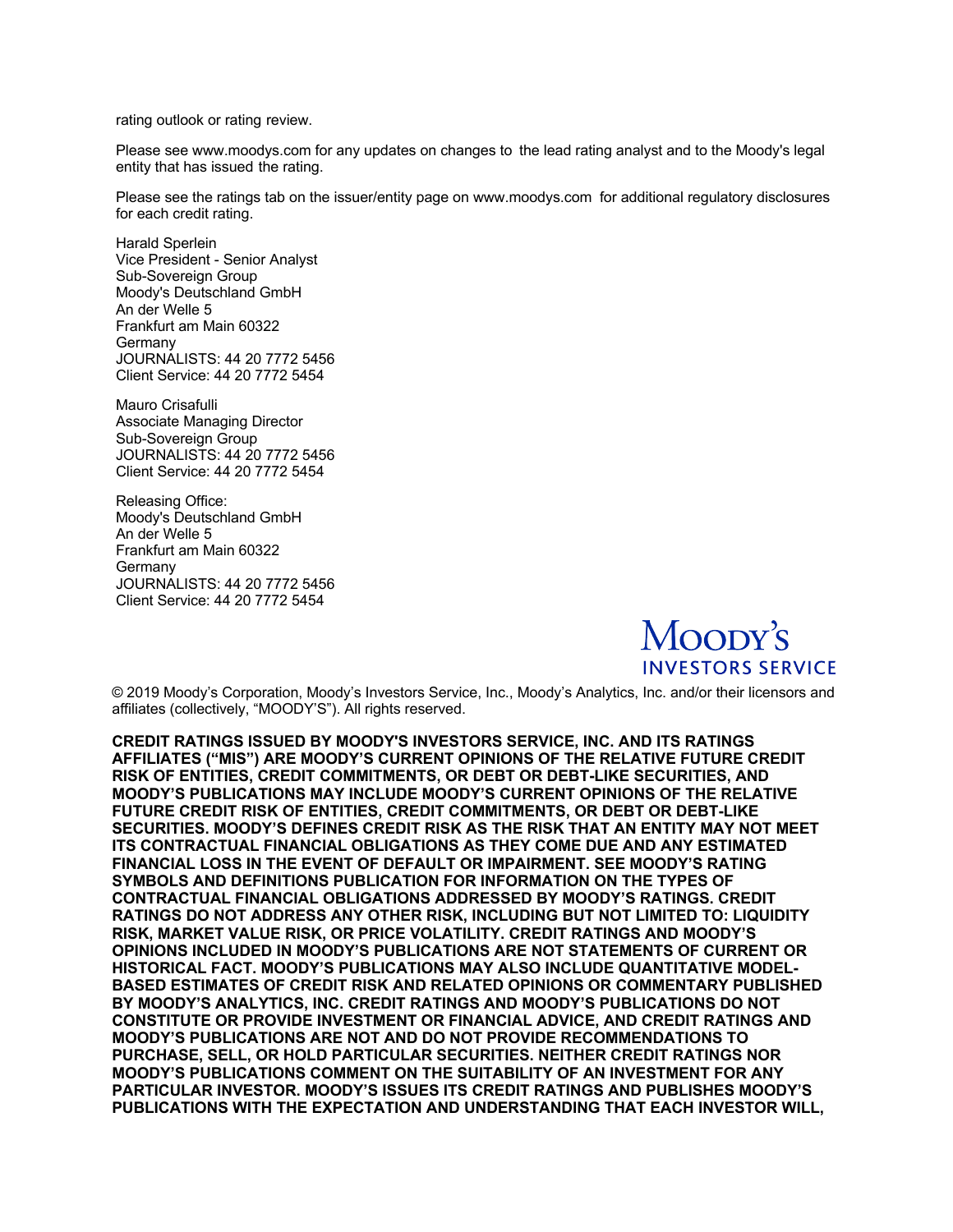## **WITH DUE CARE, MAKE ITS OWN STUDY AND EVALUATION OF EACH SECURITY THAT IS UNDER CONSIDERATION FOR PURCHASE, HOLDING, OR SALE.**

MOODY'S CREDIT RATINGS AND MOODY'S PUBLICATIONS ARE NOT INTENDED FOR USE BY RETAIL INVESTORS AND IT WOULD BE RECKLESS AND INAPPROPRIATE FOR RETAIL INVESTORS TO USE MOODY'S CREDIT RATINGS OR MOODY'S PUBLICATIONS WHEN MAKING AN INVESTMENT DECISION. IF IN DOUBT YOU SHOULD CONTACT YOUR FINANCIAL OR OTHER PROFESSIONAL ADVISER.

ALL INFORMATION CONTAINED HEREIN IS PROTECTED BY LAW, INCLUDING BUT NOT LIMITED TO, COPYRIGHT LAW, AND NONE OF SUCH INFORMATION MAY BE COPIED OR OTHERWISE REPRODUCED, REPACKAGED, FURTHER TRANSMITTED, TRANSFERRED, DISSEMINATED, REDISTRIBUTED OR RESOLD, OR STORED FOR SUBSEQUENT USE FOR ANY SUCH PURPOSE, IN WHOLE OR IN PART, IN ANY FORM OR MANNER OR BY ANY MEANS WHATSOEVER, BY ANY PERSON WITHOUT MOODY'S PRIOR WRITTEN CONSENT.

CREDIT RATINGS AND MOODY'S PUBLICATIONS ARE NOT INTENDED FOR USE BY ANY PERSON AS A BENCHMARK AS THAT TERM IS DEFINED FOR REGULATORY PURPOSES AND MUST NOT BE USED IN ANY WAY THAT COULD RESULT IN THEM BEING CONSIDERED A BENCHMARK.

All information contained herein is obtained by MOODY'S from sources believed by it to be accurate and reliable. Because of the possibility of human or mechanical error as well as other factors, however, all information contained herein is provided "AS IS" without warranty of any kind. MOODY'S adopts all necessary measures so that the information it uses in assigning a credit rating is of sufficient quality and from sources MOODY'S considers to be reliable including, when appropriate, independent third-party sources. However, MOODY'S is not an auditor and cannot in every instance independently verify or validate information received in the rating process or in preparing the Moody's publications.

To the extent permitted by law, MOODY'S and its directors, officers, employees, agents, representatives, licensors and suppliers disclaim liability to any person or entity for any indirect, special, consequential, or incidental losses or damages whatsoever arising from or in connection with the information contained herein or the use of or inability to use any such information, even if MOODY'S or any of its directors, officers, employees, agents, representatives, licensors or suppliers is advised in advance of the possibility of such losses or damages, including but not limited to: (a) any loss of present or prospective profits or (b) any loss or damage arising where the relevant financial instrument is not the subject of a particular credit rating assigned by MOODY'S.

To the extent permitted by law, MOODY'S and its directors, officers, employees, agents, representatives, licensors and suppliers disclaim liability for any direct or compensatory losses or damages caused to any person or entity, including but not limited to by any negligence (but excluding fraud, willful misconduct or any other type of liability that, for the avoidance of doubt, by law cannot be excluded) on the part of, or any contingency within or beyond the control of, MOODY'S or any of its directors, officers, employees, agents, representatives, licensors or suppliers, arising from or in connection with the information contained herein or the use of or inability to use any such information.

NO WARRANTY, EXPRESS OR IMPLIED, AS TO THE ACCURACY, TIMELINESS, COMPLETENESS, MERCHANTABILITY OR FITNESS FOR ANY PARTICULAR PURPOSE OF ANY CREDIT RATING OR OTHER OPINION OR INFORMATION IS GIVEN OR MADE BY MOODY'S IN ANY FORM OR MANNER WHATSOEVER.

Moody's Investors Service, Inc., a wholly-owned credit rating agency subsidiary of Moody's Corporation ("MCO"), hereby discloses that most issuers of debt securities (including corporate and municipal bonds, debentures, notes and commercial paper) and preferred stock rated by Moody's Investors Service, Inc. have, prior to assignment of any rating, agreed to pay to Moody's Investors Service, Inc. for ratings opinions and services rendered by it fees ranging from \$1,000 to approximately \$2,700,000. MCO and MIS also maintain policies and procedures to address the independence of MIS's ratings and rating processes. Information regarding certain affiliations that may exist between directors of MCO and rated entities, and between entities who hold ratings from MIS and have also publicly reported to the SEC an ownership interest in MCO of more than 5%, is posted annually at [www.moodys.com](https://www.moodys.com/Lists/MiscellaneousConfigurations/EditForm.aspx?ID=6&ContentTypeId=0x01003E2E20872FDB40ECB271C1AE14084ACD00A1FDA31ED080364EBCA76C38EFA23D88&IsDlg=1) under the heading "Investor Relations - Corporate Governance — Director and Shareholder Affiliation Policy."

Additional terms for Australia only: Any publication into Australia of this document is pursuant to the Australian